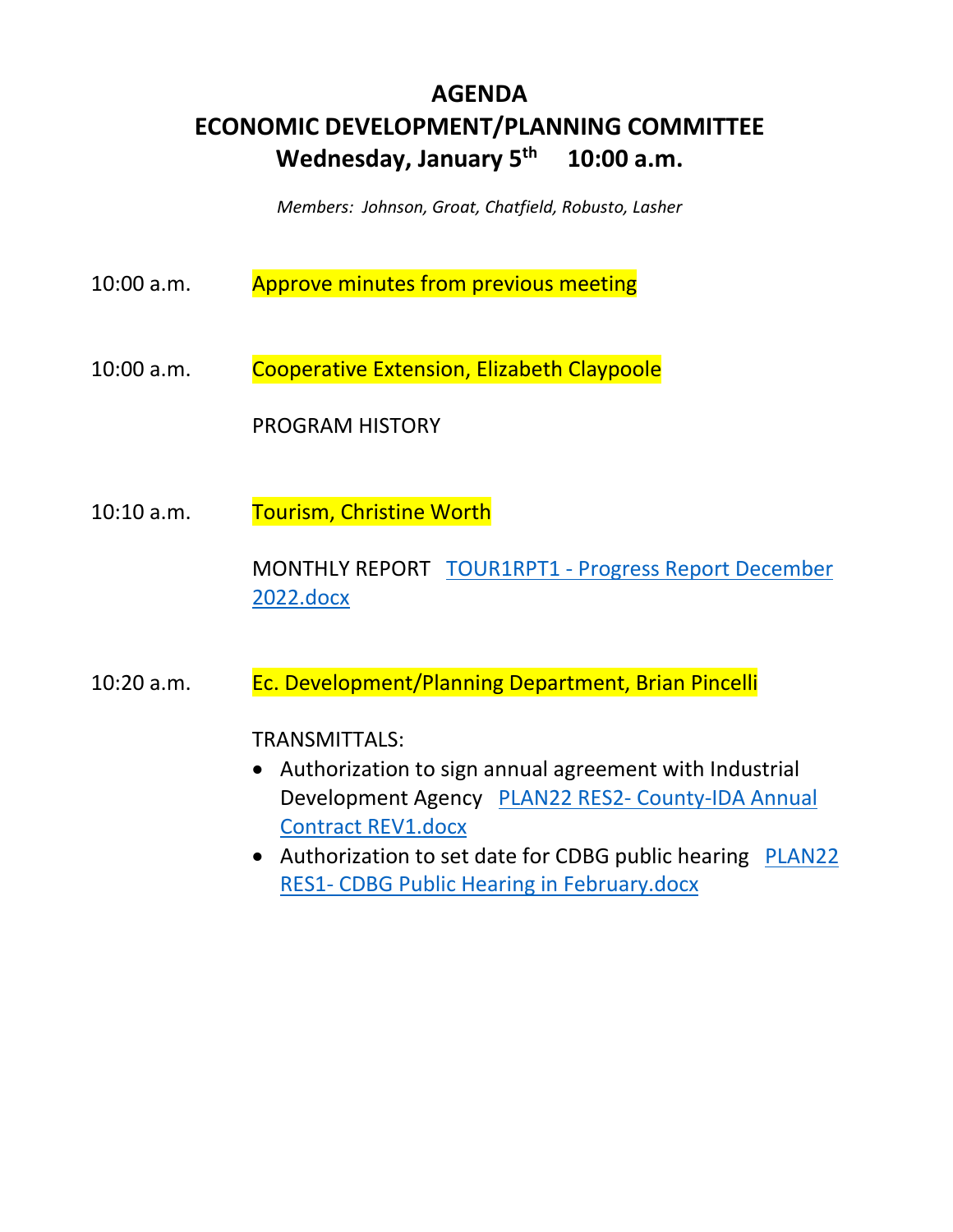## **PROGRESS REPORTS – December 2021**

Christine Worth – Director

- Attended Department Head Meeting
- Attended FLRTC Executive Board Conference Call
- Attended FLRTC Board Meeting
- Attended Bicentennial Committee Meeting
- Attended ROC/FLX Bev Trail Meeting
- Attended Lake Ontario Wine Trail Meeting

## Notes

- Advertising
	- Winter facebook promotion
- Apple Tasting Tour
- Bicentennial Committee
	- Assisting with quotes and printer liaison for children's activity book
- I Love NY / Matching Funds
	- **Grant Program 2022** 
		- o Confirmed grant award of \$55,797.00
		- o December 20 Online Part II Application Completed and accepted
		- o Claim for payment completed
- Staffing
	- **PT/account clerk resigned**
	- **Paperwork completed to fill vacant position**
- Visitor's Guide
	- Visitor guides delivered partial reprint
	- 2022 participants are being contacted for listing renewals
	- Reviewing 2022 design and potential changes

## **Chris Kenyon – Outdoor Recreation Coordinator**

- 1. Weekly fishing report phone, web, E-mail.
- 2. LOSPC Zoom and action items.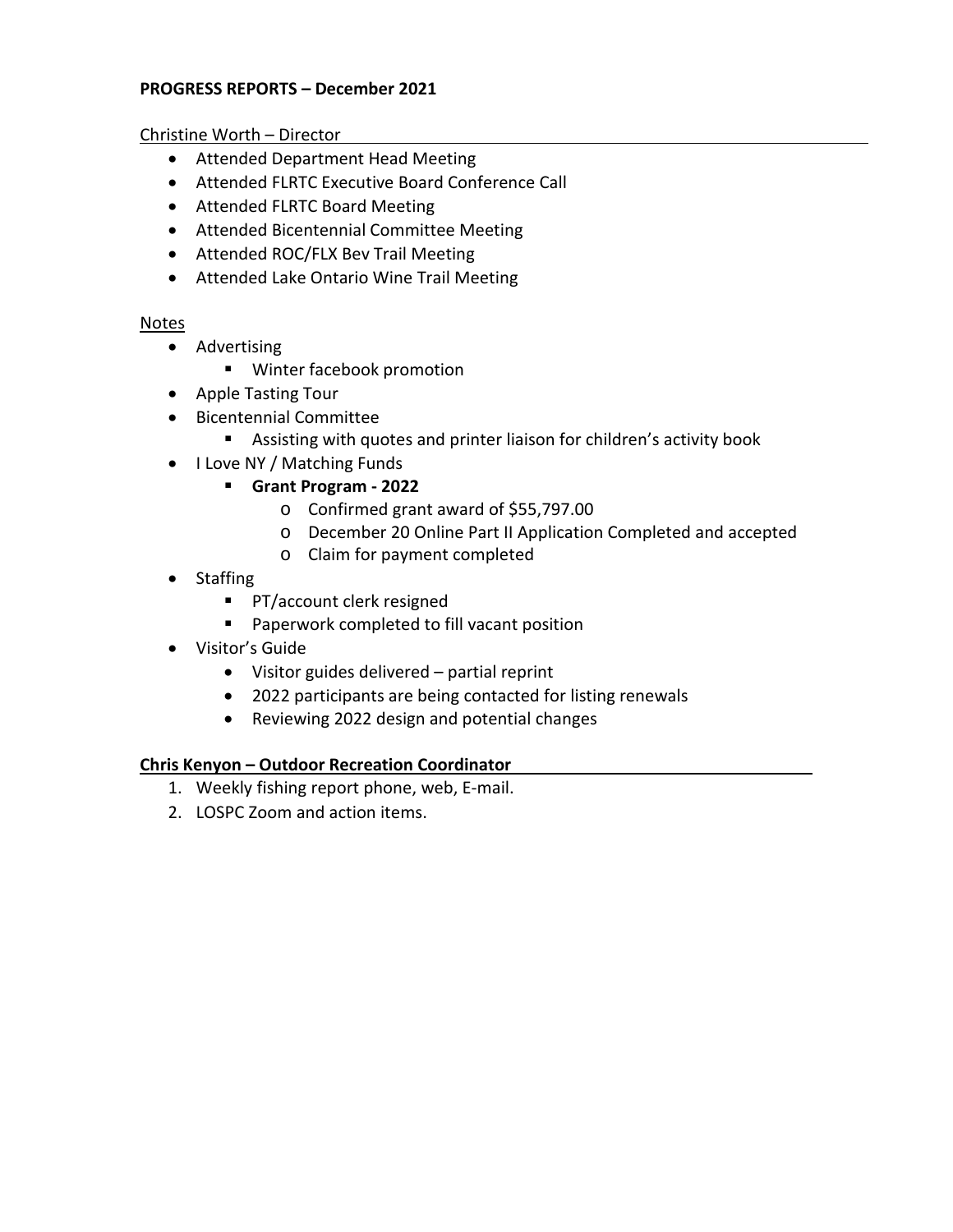#### **RESOLUTION TRANSMITTAL**

Committee No. 4 Date: January 5, 2022 Committee Chair:

Department Head: Brian Pincelli

### RESOLUTION AUTHORIZING AGREEMENT WITH WAYNE COUNTY INDUSTRIAL DEVELOPMENT AGENCY ("IDA") FOR PAYMENT OF 2022 APPROPRIATIONS

WHEREAS, the amount of \$312,553 has been appropriated in the 2022 County Budget for administrative support including funding for positions in the Wayne County Industrial Development Agency ("IDA"); and

WHEREAS, the amount of \$50,000 was appropriated for Contracted Services for specialists and outside consultant services; and

WHEREAS, the amount of \$165,000 was appropriated for special studies and projects for the IDA; now, therefore, be it

RESOLVED, that the Chairman of the Board of Supervisors is hereby authorized and directed to sign an agreement, subject to the County Attorney's approval as to form and content, with the Wayne County IDA providing for the provision of the administrative support and related expenses of \$312,553; and be it further

RESOLVED, that the Chairman of the Board is authorized to sign an agreement, subject to the County Attorney's approval as to form and content, with the Wayne County IDA providing for the payment of \$50,000 specialists and consultants in equal quarterly disbursements of \$12,500; and be it further

RESOLVED, that the Chairman of the Board is authorized to sign an agreement, subject to the County Attorney's approval as to form and content, with the Wayne County IDA providing for the disbursement of up to \$165,000 for special studies and special projects related to Economic Development and providing for payments on a project-by-project basis subject to the joint approval of the Economic Development and Planning Director, Chairman of the County Economic Development and Planning Committee, and the Wayne County Fiscal Assistant in advance of the project or study being undertaken and requiring the Agency to file a verified account of the disbursements of such funds.

| Budgeted: yes X no__________Proposed Cost: \$527,553 |  |  |  | Reimbursed Amount \$0 County cost \$527,553                                                                           |
|------------------------------------------------------|--|--|--|-----------------------------------------------------------------------------------------------------------------------|
|                                                      |  |  |  | Departmental transfer \$________________________ from Account No. ____________________ to Account No. _______________ |
|                                                      |  |  |  |                                                                                                                       |
|                                                      |  |  |  |                                                                                                                       |
|                                                      |  |  |  |                                                                                                                       |
|                                                      |  |  |  |                                                                                                                       |
|                                                      |  |  |  | Clerk, Board of Supervisors                                                                                           |
| Referred to:                                         |  |  |  |                                                                                                                       |
|                                                      |  |  |  | Committee: _____Ayes ______ Nays _______ Date: __________Signature: ________________________________                  |